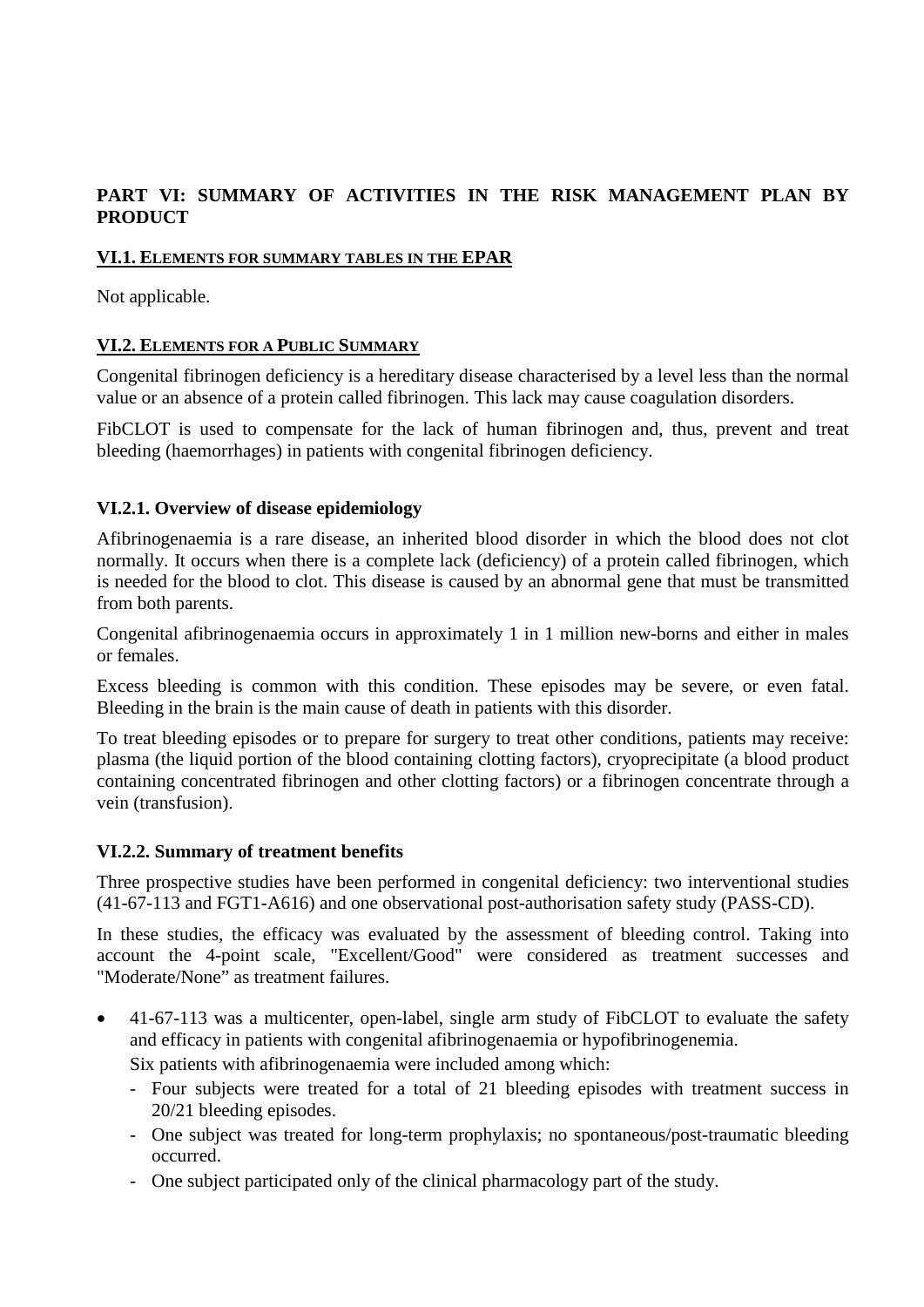• FGT1-A616 was a multicenter, multinational, open-label, single arm study of FibCLOT to evaluate efficacy and safety in patients with congenital afibrinogenaemia or hypofibrinogenaemia.

Twenty patients of which 19 with afibrinogenaemia were included in the study among which sixteen in the efficacy part (each patient could be treated for different clinical situations):

- Fifteen subjects underwent a total of 38 surgical procedures with treatment success.
- Nine subjects were treated for a total of 32 bleeding episodes with treatment success.
- PASS was a multicenter, open-label, non-interventional, single arm post-authorisation safety study of CLOTTAFACT (human fibrinogen manufactured by LFB) in congenital and acquired deficiencies.

Fourteen patients with afibrinogenaemia were included in the congenital deficiency part among which (each patient could be treated for different clinical situations):

- Five patients were treated on demand with treatment success. A total of 48 bleeding episodes required a single infusion of CLOTTAFACT.
- Nine patients were treated for long-term prophylaxis at least one year. Four patients were less than 12 years. A total of 11 spontaneous/post-traumatic bleeding episodes occurred in 5 patients and no bleeding episodes in 4 patients. No recurrent episode of intracranial hemorrhage was reported.

### **VI.2.3. Unknowns relating to treatment benefits**

### **Patients with severe hepatic impairment**

The exclusion of patients with severe hepatic impairment from interventional clinical trials aimed to minimise confounding factors that could influence evaluation of safety and efficacy parameters.

There was no signal, from preclinical studies, indicating that the liver could be a target organ for FibCLOT and there are no hepatic risks anticipated with human fibrinogen products.

Evaluation of clinical data did not reveal any potential hepatic risk associated with FibCLOT.

Efficacy results were not expected to be different in patients with severe hepatic impairment.

#### **Patients with severe renal impairment**

The exclusion of patients with severe renal impairment in the interventional clinical trials conducted with FibCLOT was a precautionary safety measure to minimise confounding factors that could influence the evaluation of safety parameters.

There was no signal from preclinical studies indicating that the kidney could be a target organ for FibCLOT and there are no renal risks anticipated with human fibrinogen products.

There was no case of renal impairment reported in any of clinical studies conducted with FibCLOT.

It is not anticipated that treatment with FibCLOT could have kidney implications in the target population.

Efficacy results were not expected to be different in patients with severe renal impairment.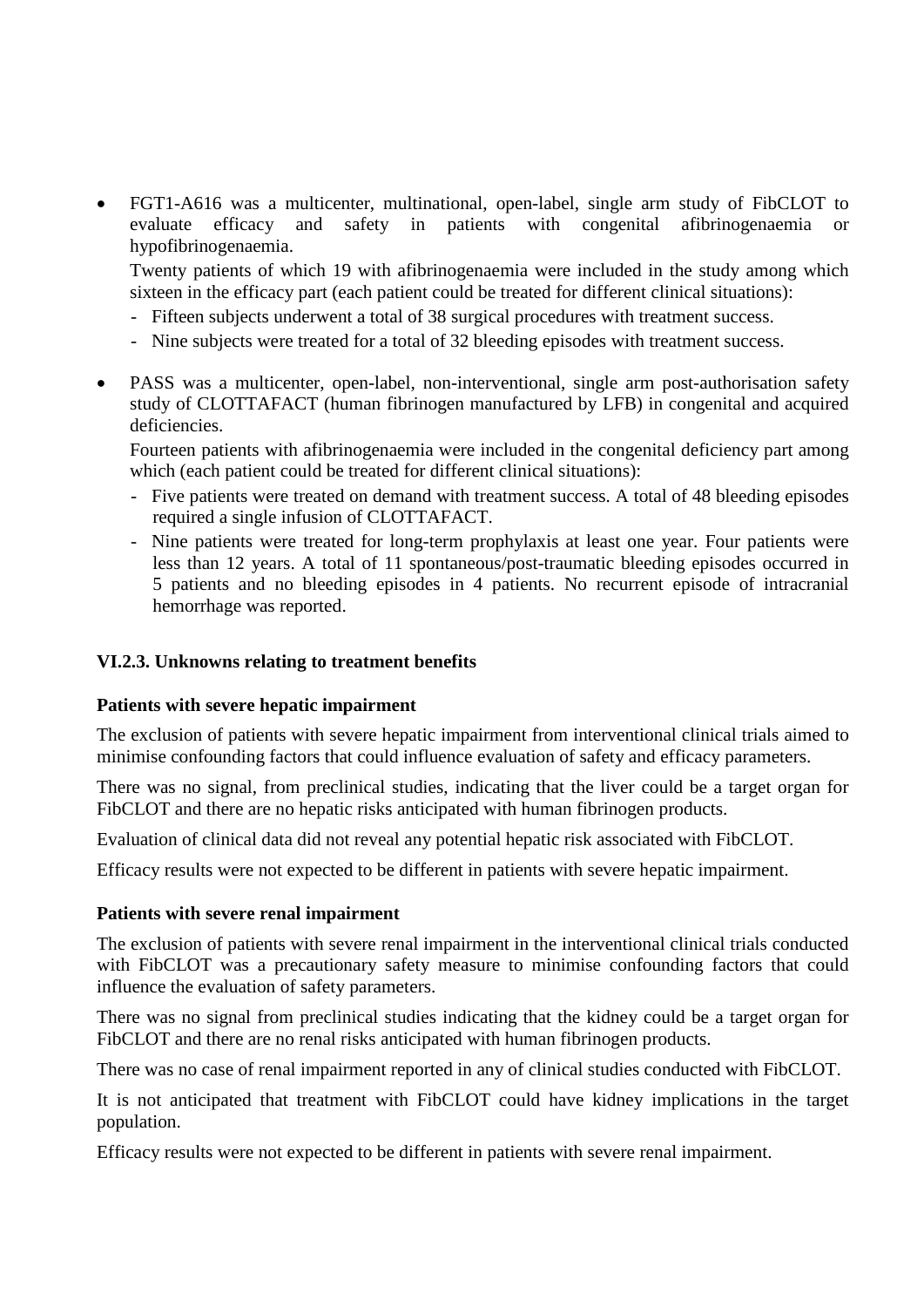### **Pregnant or breast feeding women**

Pregnant or breast feeding women were not studied in any of the studies conducted with FibCLOT.

The preclinical data obtained from conventional toxicity studies have not revealed any particular risk to human beings.

There is no cause for concern about the effects of fibrinogen on fertility and general reproductive performance since fibrinogen is a normal constituent of the human body.

Efficacy results were not expected to be different in pregnant or breast feeding women.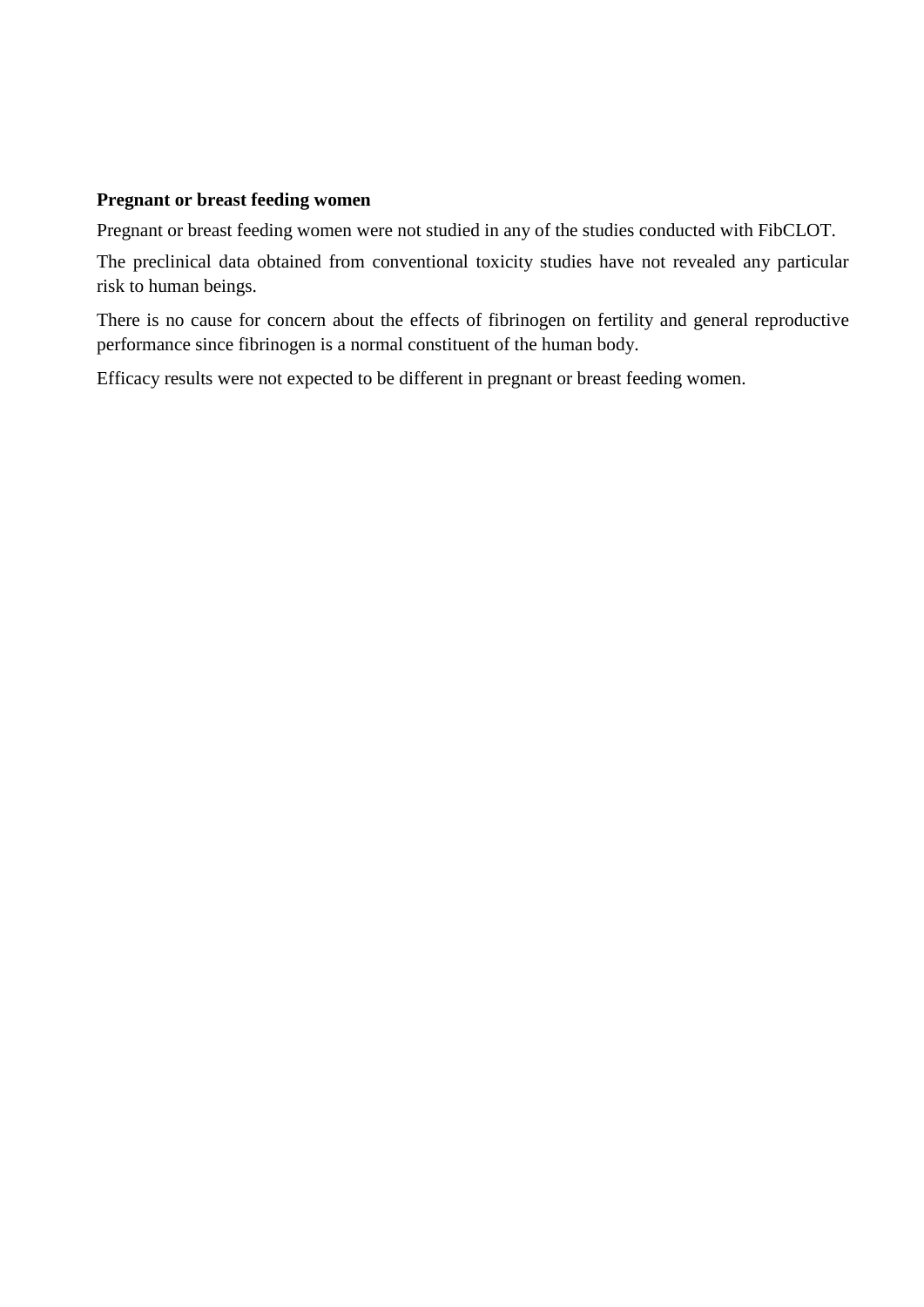# **VI.2.4. Summary of safety concerns**

## **Important identified risks**

# **Table 34: Important identified risks**

| <b>Risk</b>                                                     | What is known                                                                                                                                                                                                                                                                                                                                                                     | <b>Preventability</b>                                                                                                                                                                                                                                                                                                                                                                                                                                       |
|-----------------------------------------------------------------|-----------------------------------------------------------------------------------------------------------------------------------------------------------------------------------------------------------------------------------------------------------------------------------------------------------------------------------------------------------------------------------|-------------------------------------------------------------------------------------------------------------------------------------------------------------------------------------------------------------------------------------------------------------------------------------------------------------------------------------------------------------------------------------------------------------------------------------------------------------|
| Allergic reactions<br>(allergic/anaphylactic<br>type reactions) | Allergic<br>reactions<br>may<br>occur<br>uncommonly. In some cases, these<br>reactions have progressed to a serious<br>allergic reaction.                                                                                                                                                                                                                                         | Do not use FGTW if you are<br>allergic to the active substance<br>(human fibrinogen) or any of the<br>ingredients<br>other<br>of<br>this<br>medicine.                                                                                                                                                                                                                                                                                                       |
|                                                                 | The warning signs of allergic reactions<br>are swelling of the face or throat, feeling<br>of burning and tingling at the injection<br>site, chills, redness, itching and rash,<br>fast heart rate, low blood pressure,<br>extreme tiredness (lethargy), feeling<br>sick (nausea), vomiting, restlessness,<br>tightness of the chest, pins and needles,<br>wheezing (asthma-like). | Inform your doctor if your are<br>allergic to any medicine.<br>Informing for warning signs of<br>allergic reactions.                                                                                                                                                                                                                                                                                                                                        |
|                                                                 | If one of these effects occurs, alert a<br>doctor who will, depending on the type<br>severity<br>of<br>the<br>reaction,<br>and<br>immediately stop this medicine and/or<br>start an appropriate treatment.                                                                                                                                                                        |                                                                                                                                                                                                                                                                                                                                                                                                                                                             |
|                                                                 | Allergic/anaphylactic like<br>reactions<br>have been reported for two patients in<br>clinical studies conducted with FGTW.                                                                                                                                                                                                                                                        |                                                                                                                                                                                                                                                                                                                                                                                                                                                             |
| <b>Blood</b> clots<br>(thromboembolic<br>events {TEE})          | With high dose or repeating dosing, this<br>medicine may increase the risk of blood<br>clots in blood vessels.                                                                                                                                                                                                                                                                    | Evaluating the benefits of this<br>medicine against the risk of<br>blood clots:                                                                                                                                                                                                                                                                                                                                                                             |
|                                                                 | Formation of blood clots may occur in<br>the blood circulation. It may result in<br>heart attack, stroke, a serious condition<br>called pulmonary embolism, clot in a<br>vein (venous thrombosis).<br>Clots in a vein have been reported for<br>patients<br>clinical<br>studies<br>three<br>in<br>conducted with FGTW.                                                            | • If you have had a heart attack<br>(history of coronary heart<br>disease or myocardial<br>infarction).<br>If you have a liver disease.<br>• If you have just had surgery<br>(patients postoperatively).<br>• If you will be having surgery<br>soon (patients preoperatively).<br>new-born<br>In<br>infants<br>(neonates).<br>• If you are more likely to have<br>blood clots than normal.<br>Performing additional tests in<br>order to monitor this risk. |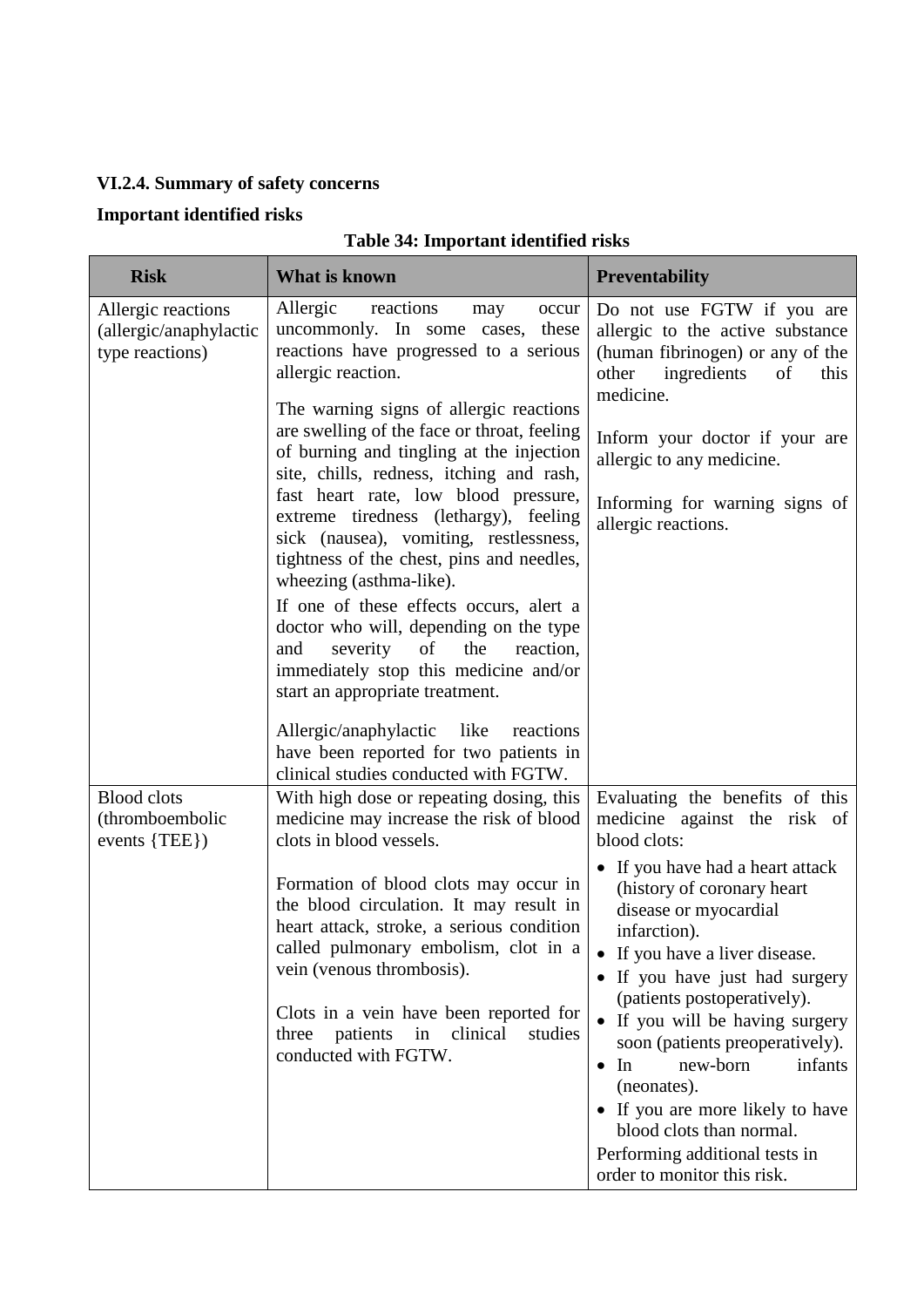# • **Important potential risks**

| <b>Risk</b>                                                                                                                                                                            | What is known (Including reason why it is considered a potential<br>risk)                                                                                                                                                                                                                                                                                                                                                                                                                                                                                                                                                                                                                                                                                                                                                                                                                                                                                                                                                                                                                                                                                                                                                                                                                                                                                                                                                                                                                                                                                                                                                                                                                                                                                                                                            |
|----------------------------------------------------------------------------------------------------------------------------------------------------------------------------------------|----------------------------------------------------------------------------------------------------------------------------------------------------------------------------------------------------------------------------------------------------------------------------------------------------------------------------------------------------------------------------------------------------------------------------------------------------------------------------------------------------------------------------------------------------------------------------------------------------------------------------------------------------------------------------------------------------------------------------------------------------------------------------------------------------------------------------------------------------------------------------------------------------------------------------------------------------------------------------------------------------------------------------------------------------------------------------------------------------------------------------------------------------------------------------------------------------------------------------------------------------------------------------------------------------------------------------------------------------------------------------------------------------------------------------------------------------------------------------------------------------------------------------------------------------------------------------------------------------------------------------------------------------------------------------------------------------------------------------------------------------------------------------------------------------------------------|
| Antibodies (also<br>called inhibitors)<br>(Immunogenicity)                                                                                                                             | In patients with other coagulation disorders and using other replacement<br>therapy, antibodies (also called inhibitors) reducing the effect of the<br>medicine could occur. No inhibitor reaction has been reported with this<br>medicine.                                                                                                                                                                                                                                                                                                                                                                                                                                                                                                                                                                                                                                                                                                                                                                                                                                                                                                                                                                                                                                                                                                                                                                                                                                                                                                                                                                                                                                                                                                                                                                          |
| Transmission of<br>infectious agents<br>such as viruses,<br>emerging viruses,<br>other not<br>identified<br>infective agents<br>or pathogens<br>(Transmission of<br>infectious agents) | This medicine is manufactured from human plasma (the liquid part of<br>blood).<br>When medicines are made from human blood or plasma, certain measures<br>are put in place to prevent infections being passed on to patients. These<br>include:<br>careful selection of blood and plasma donors to make sure those at risk<br>$\bullet$<br>of carrying infections are excluded,<br>the testing of each donation and pools of plasma for the signs of virus<br>$\bullet$<br>infections,<br>the inclusion of steps in the processing of the blood or plasma that can<br>$\bullet$<br>inactivate or remove viruses.<br>Despite these measures, when medicines prepared from human blood or<br>plasma are administered, the possibility of passing on infection cannot be<br>totally excluded. This also applies to any unknown or emerging viruses or<br>other types of infections.<br>The measures taken are considered effective for enveloped viruses such as<br>human immunodeficiency virus (HIV or AIDS virus), hepatitis B virus<br>and hepatitis C virus, and for the non-enveloped hepatitis A virus.<br>The measures taken may be of limited value against non-enveloped<br>viruses such as parvovirus B19. Parvovirus B19 infection may be serious<br>for pregnant women (foetal infection) and for individuals whose immune<br>system is depressed or who have some types of anaemia (e.g. sickle cell<br>disease or haemolytic anaemia).<br>Your doctor may recommend that you consider vaccination against<br>hepatitis A and B if you regularly/repeatedly receive human plasma-<br>derived products.<br>It is strongly recommended that every time you receive a dose of this<br>medicine, the name and batch number of the medicine are recorded in<br>order to maintain a record of the batches used. |

## **Table 35: Important potential risks**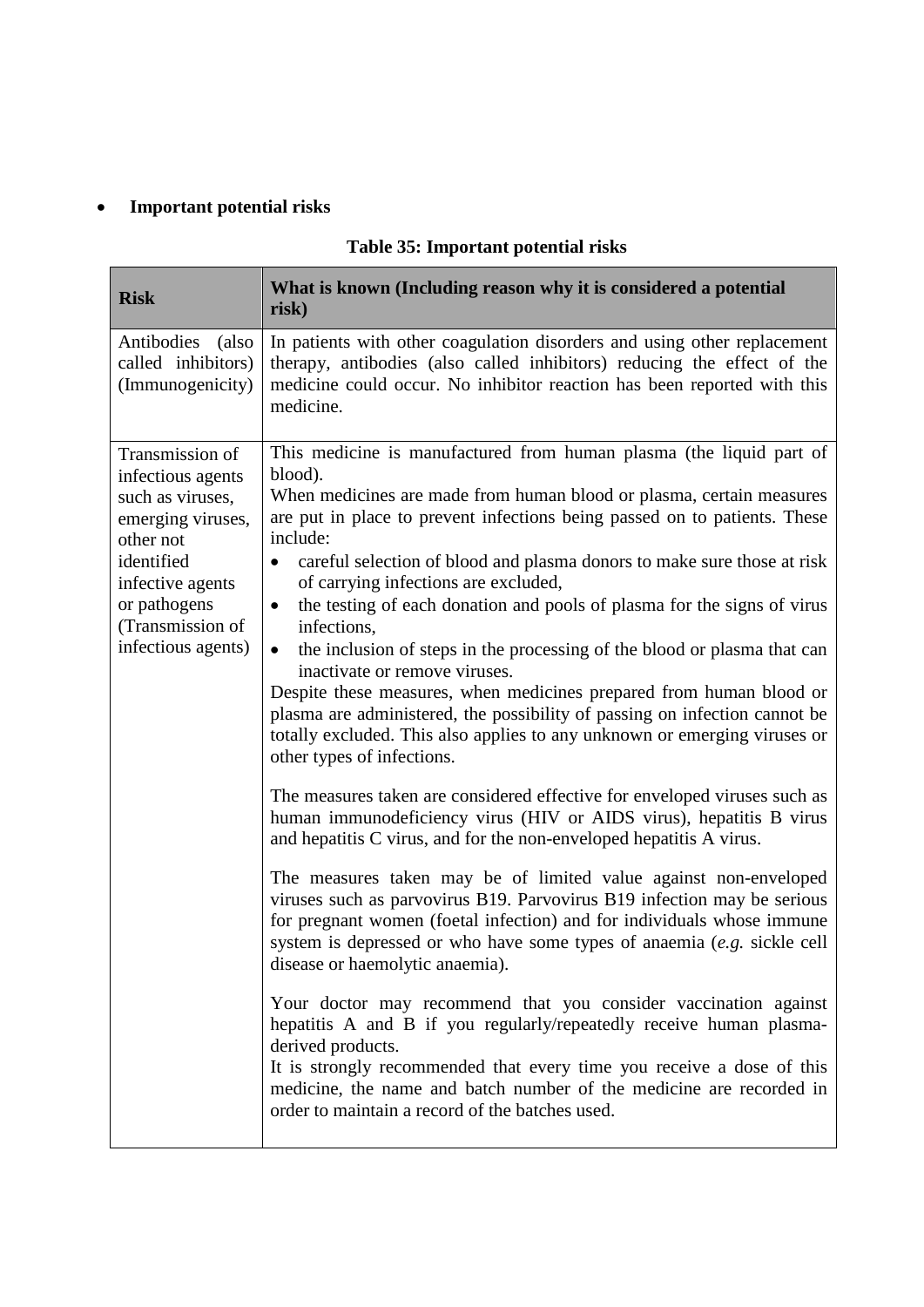### • **Missing information**

|  |  | <b>Table 36: Missing information</b> |
|--|--|--------------------------------------|
|--|--|--------------------------------------|

| <b>Missing</b><br>information              | <b>What is known</b>                                                                                                                                                                                                                                                                                                                                                                                                                                                                                |
|--------------------------------------------|-----------------------------------------------------------------------------------------------------------------------------------------------------------------------------------------------------------------------------------------------------------------------------------------------------------------------------------------------------------------------------------------------------------------------------------------------------------------------------------------------------|
| Patients with severe<br>hepatic impairment | There was no signal, from preclinical studies, indicating that the liver<br>could be a target organ for FibCLOT and there are no hepatic risks<br>anticipated with human fibrinogen products.<br>Evaluation of clinical data did not reveal any potential hepatic risk<br>associated with FibCLOT.<br>However, treatment with FibCLOT in patients with severe liver disease<br>should be assessed in terms of risk/benefit as coagulation factors<br>synthesis could be impaired in these patients. |
| Patients with severe<br>renal impairment   | There was no signal from preclinical studies indicating that the kidney<br>could be a target organ for FibCLOT and there are no renal risks<br>anticipated with human fibrinogen products.<br>There was no case of renal impairment reported in any of clinical<br>studies conducted with FibCLOT.<br>It is not anticipated that treatment with FibCLOT could have kidney<br>implications in the target population.                                                                                 |
| Pregnant and breast<br>feeding women       | If you are pregnant or breast-feeding, think you may be pregnant or are<br>planning to have a baby, ask your doctor for advice before taking this<br>medicine. This product should only be used during pregnancy and<br>breast-feeding on the advice of your doctor.<br>If you discover that you are pregnant during treatment, consult with<br>you doctor as only he/she can determine whether you need to continue<br>the treatment.                                                              |

### **VI.2.5. Summary of risk minimisation measures by safety concern**

Summary of Product Characteristics (SmPC) of FibCLOT provides physicians, pharmacists and other health care professionals with details on how to use the medicine, the risks and recommendations for minimising them. An abbreviated version of this in lay language is provided in the form of the package leaflet (PL). The measures in these documents are known as routine risk minimisation measures.

FibCLOT has no additional risk minimisation measures.